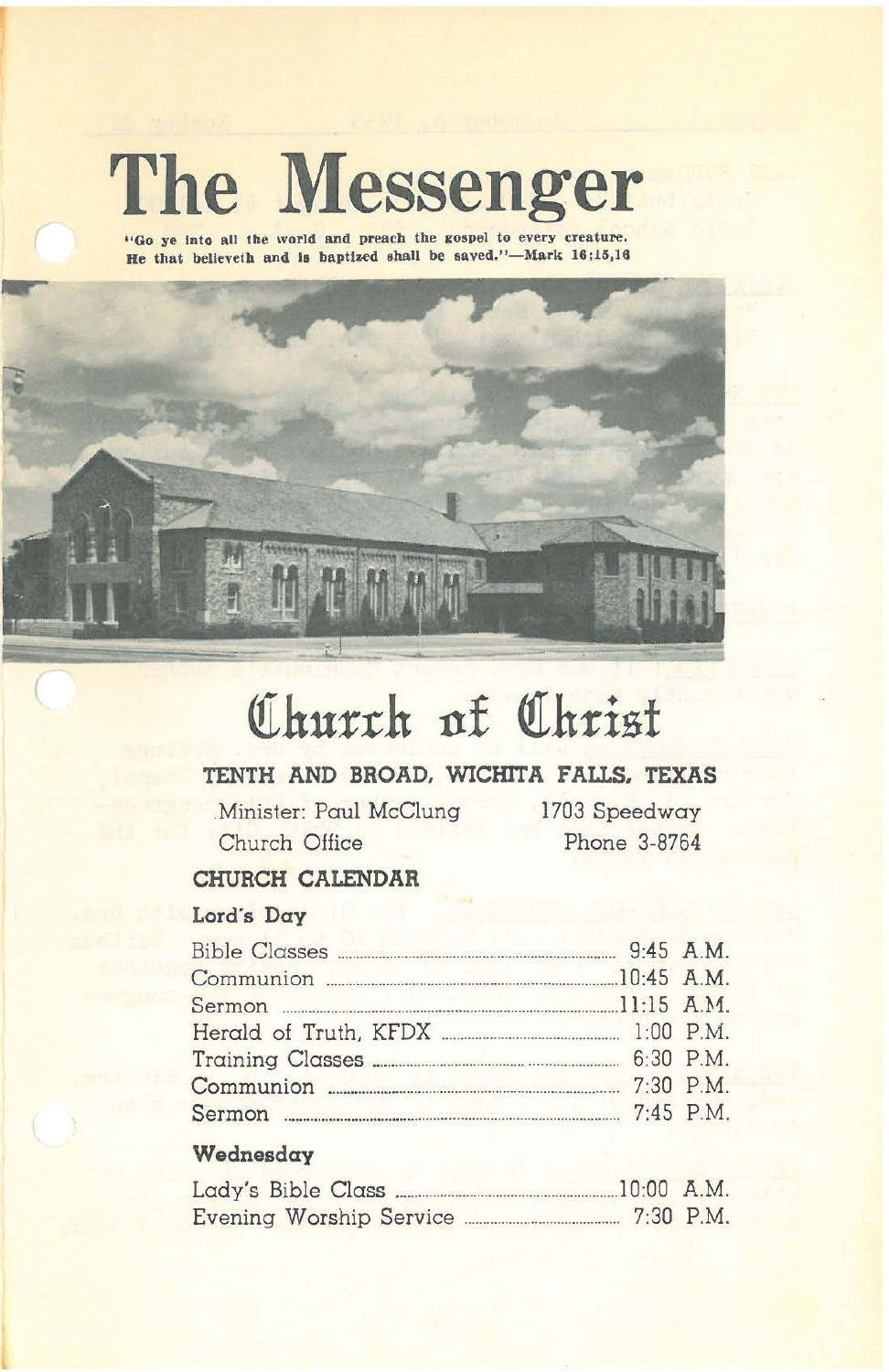LAST SUNDAY:

Contributions - \$997.49 Budget \$1,341.00 Bible School Attendance - 505 Goal -  $750$ 

ADDITIONS during the past week - all baptisms: Mr. & Mrs. Clyde Beck, 1607 Lucas Richard M. Schweitzer, 3755 Stu. Sqd., SAFB

THE SICK: Mrs. Seth Cunningham is home at 1710 Buchanan from the hospital. Mrs. E. F. Squire, 307 Bluff, is in the hospital in Temple. She has had a serious eye operation. Mr. James Pritchett is in the Clinic Hospital, and Mrs. Nettie Morgan is in Bethania. Mrs. Billie Wright has returned home from the hospital. She lives at 1420 34th St., ph. 7-6492.

PLEASE report the sick, pray for, and visit them.

CORRECTION: It was Mrs. Robert Hunnicutt's mother who recently passed away.

FUNERAL SERVICES will be conducted by Bro. McClung this afternoon at 2:00, in the Owens-Brumley Chapel, for Mrs. J. H. Hall, former member of this congregation. Sister Hall had resided in Okla. City for the past three years.

LADIES' WORK-DAY WEDNESDAY. The Bible class with Bro. McClung as teacher will be from 10 to 11 a.m. Various assigned works from 11:00 to 12:00. Eating together at 12:00. Then more work. all ladies of the congregation are needed.

THE SINGING THIS AFT ERNOON AT 3:00 will be in Electra, and,the Lord willing, many of our young peonle plan to attend.

IF YOU KNOW A CHILD in your neighborhood who does not attend Bible classes on Sunday morning, please give ... us his name and address. Church phones: 3-8764-2-3418.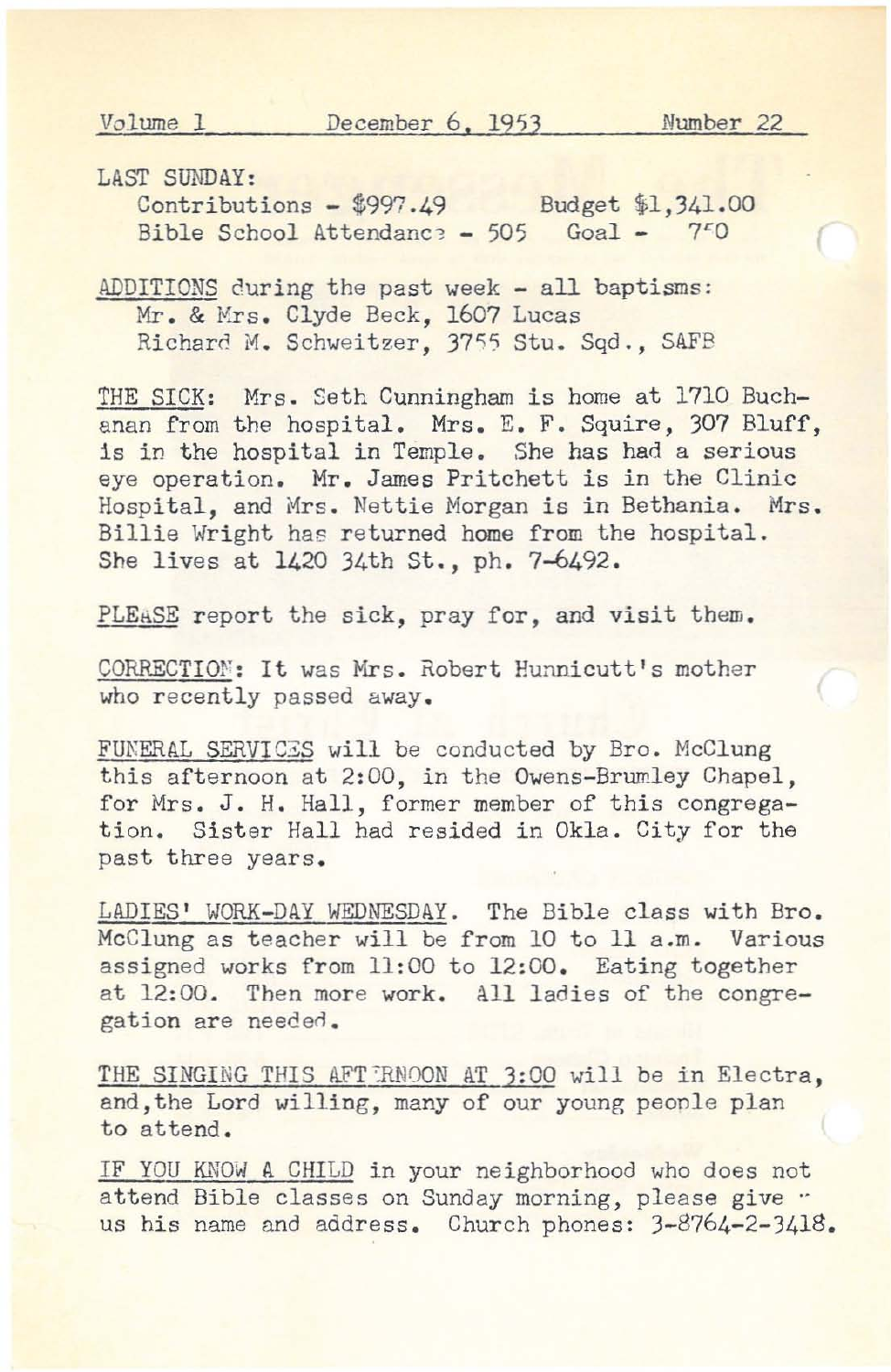THE FINAL PAYMENT ON OUL SPURCH BUILDING will be made next week, the Lord willing. True to the promise made to you by the Elders of this congregation, the building is being paid out in five years. We should rejoice and at the sawe time be humbly grateful to God for his many blessings which make these things possible.

THE BALANCE IS \$7,026.25, and by sending the check before December 20, a substantial savings in interest can be realized. Anticipation of being entirely free of the \$60,000 debt which was assumed five years ago in order to build this nice church edifice, should cause even greater enthusiasm and zeal for a greater work during the coming year.

EVERY WEMBER TO PARTICIPATE. It was the consensus of opinion by all concerned during a recent business meeting, that the entire membership would appreciate a direct part on this final note. With this in mind, the entire contribution next Lord's day will be applied on this liquidation pavment.

WHY NOT RAISE THE ENTIRE AMOUNT? Whatever special effort and planning is necessary in order to make a sizable contribution next Sunday can be pleasantly remembered for the remainder of your life each time you pass down this street or enter the church doors. It will make you a better and greater part of the work here. This wonderful edifice belongs to you and to the Lord, and will multiply your opportunities to serve Him and to save others.

AIRMEN RECIPROCATE, BUT GOOD! Among the 35 who have been baptized since October 1, fifteen were service men from Sheppard Field. These men have been treeted kindly by various families in the congregation, and this past Wednesday night they surprised the entire congregation by inviting them to the basement for pie, cake, coffee, etc. It was their expression of anpreciation and love which they hold for the people here. Most of these boys will be leaving in a few days.